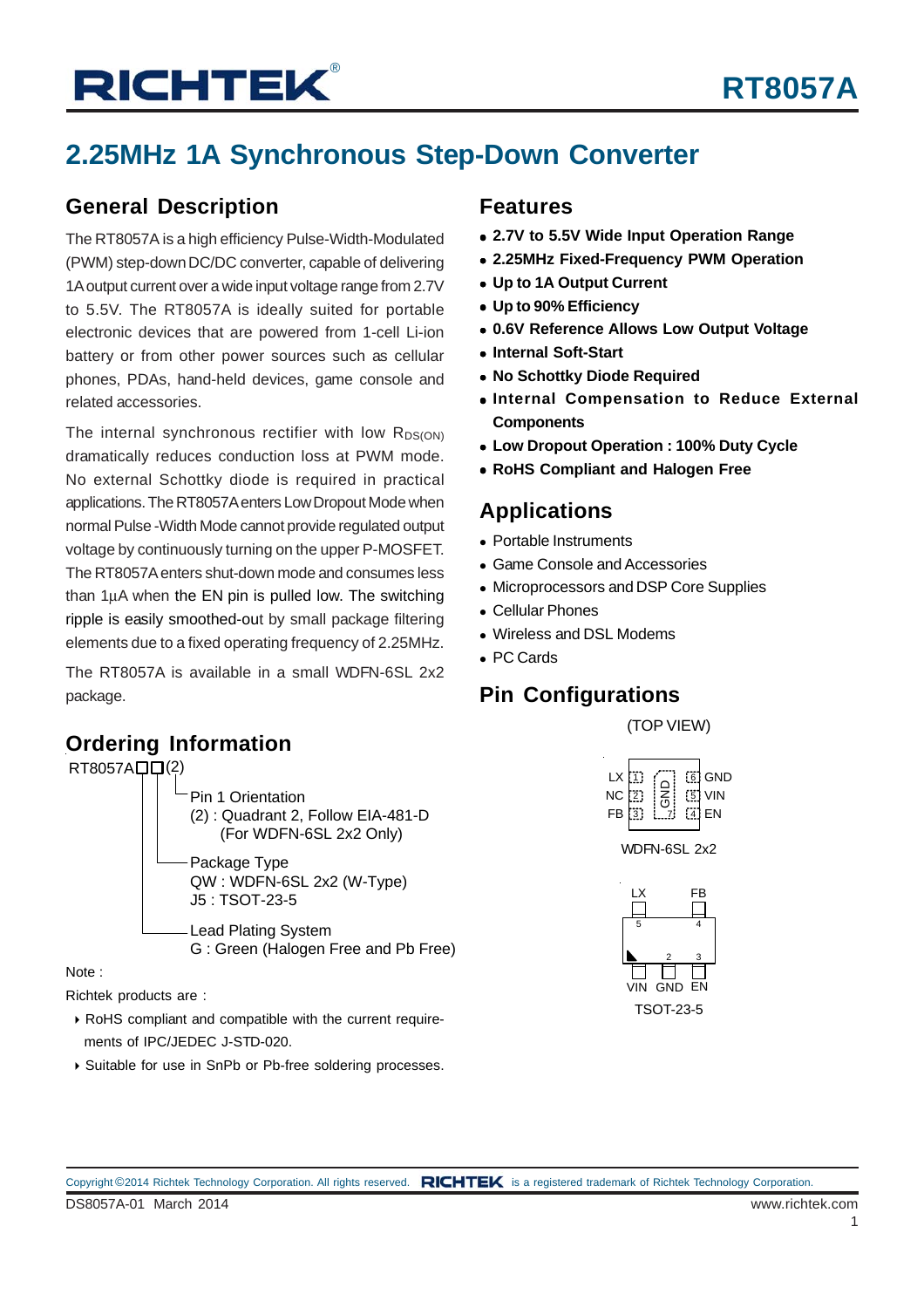

### **Marking Information**

04=DNN

04= : Product Code DNN : Date Code 0CW





#### 0C : Product Code W : Date Code

## **Typical Application Circuit**



### **Function Pin Description**

| Pin No.                         |    | <b>Pin Name</b> | <b>Pin Function</b>                                                                                               |  |  |
|---------------------------------|----|-----------------|-------------------------------------------------------------------------------------------------------------------|--|--|
| <b>WDFN-6SL 2x2   TSOT-23-5</b> |    |                 |                                                                                                                   |  |  |
|                                 | 5  | LX              | Switch Node. Connect to the external inductor.                                                                    |  |  |
| 2                               | -- | <b>NC</b>       | No Internal Connection. Connect to GND.                                                                           |  |  |
| 3                               | 4  | FB              | Feedback Pin. Connect to the external resistor divider. The FB<br>reference voltage is 0.6V typically.            |  |  |
| 4                               | 3  | EN              | Chip Enable (Active High).                                                                                        |  |  |
| 5                               |    | <b>VIN</b>      | Power Input. Connect to the input capacitor.                                                                      |  |  |
| 6,<br>7 (Exposed Pad)           | 2  | <b>GND</b>      | Power GND. The Exposed Pad must be soldered to a large PCB and<br>connected to GND for maximum power dissipation. |  |  |

## **Function Block Diagram**

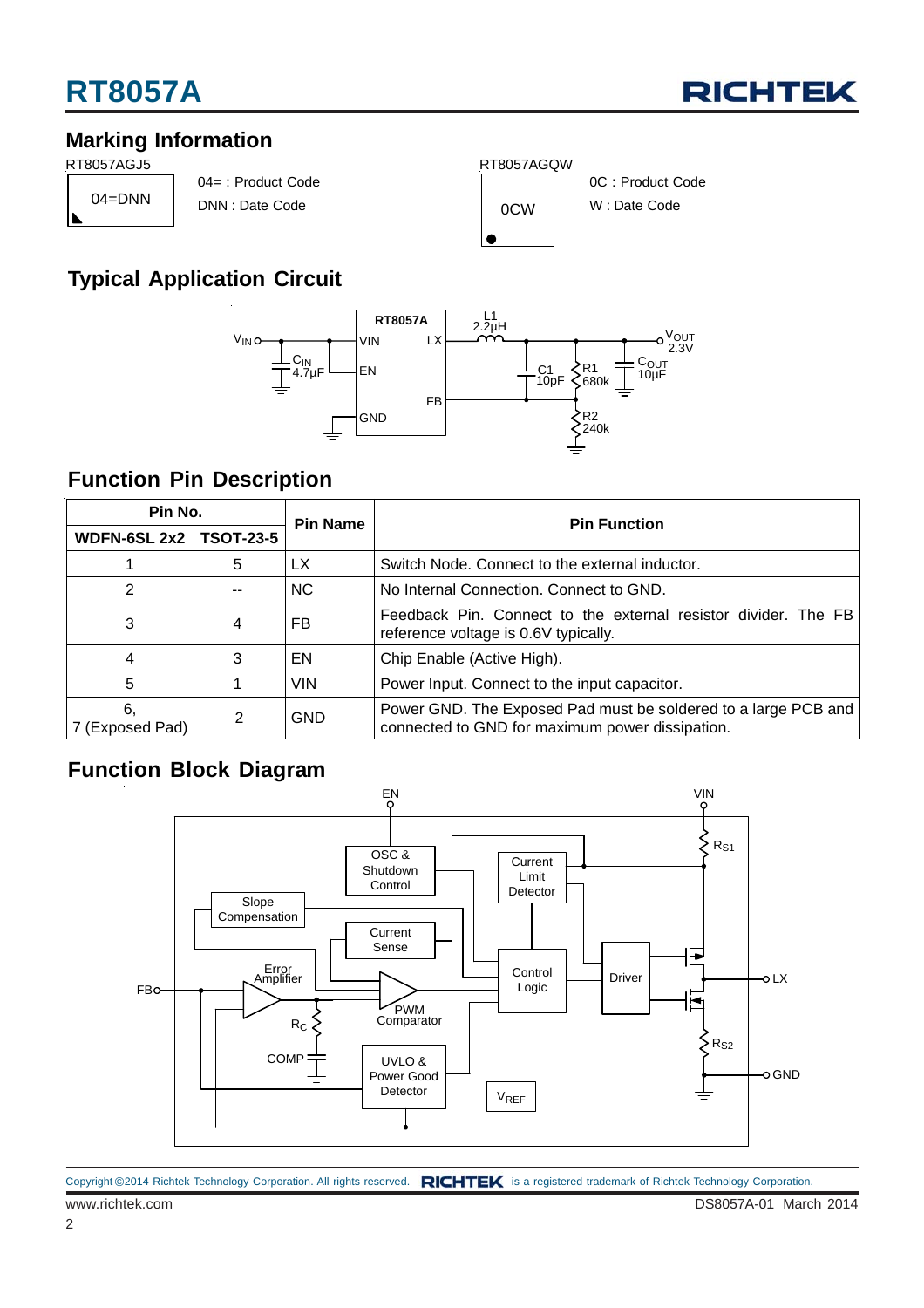## **Absolute Maximum Ratings** (Note 1)

| • Power Dissipation, $P_D @ T_A = 25^{\circ}C$ |  |
|------------------------------------------------|--|
|                                                |  |
|                                                |  |
| • Package Thermal Resistance (Note 2)          |  |
|                                                |  |
|                                                |  |
|                                                |  |
|                                                |  |
|                                                |  |
|                                                |  |
| • ESD Susceptibility (Note 3)                  |  |
|                                                |  |
|                                                |  |

### **Recommended Operating Conditions** (Note 4)

Ambient Temperature Range-------------------------------------------------------------------------------------------- −40°C to 85°C

### **Electrical Characteristics**

( $V_{IN}$  = 3.6V,  $T_A$  = 25°C unless otherwise specified)

| <b>Parameter</b>                    |                                 | Symbol                 | <b>Test Conditions</b>         | Min            | <b>Typ</b> | <b>Max</b>      | <b>Unit</b>     |  |
|-------------------------------------|---------------------------------|------------------------|--------------------------------|----------------|------------|-----------------|-----------------|--|
| <b>Output Current</b>               |                                 | <b>IOUT</b>            | $V_{IN} = 2.7V$ to 5.5V        | --             |            | 1               | A               |  |
| <b>Quiescent Current</b>            |                                 | lo                     | $I_{\text{OUT}} = 0 \text{mA}$ | --             | 81         | --              | μA              |  |
|                                     |                                 | <b>V<sub>REF</sub></b> |                                | $-2$           | --         | $\overline{2}$  | $\%$            |  |
| Reference Voltage (0.6V)            |                                 |                        | Note 5                         | $-2.5$         | --         | 2.5             |                 |  |
|                                     |                                 |                        | V <sub>IN</sub> Rising         | $\overline{2}$ | 2.2        | 2.4             |                 |  |
|                                     | Under Voltage Lockout Threshold | VUVLO                  | <b>Hysteresis</b>              | --             | 0.2        | --              | V               |  |
| <b>Shutdown Current</b>             |                                 | <b>I</b> SHDN          |                                | --             | 0.1        | 1               | μA              |  |
| <b>Switching Frequency</b>          |                                 |                        |                                | --             | 2.25       | --              | <b>MHz</b>      |  |
| <b>EN Threshold</b>                 | Logic-High                      | Vıн                    |                                | 1              | --         | V <sub>IN</sub> | $\vee$          |  |
| Voltage                             | Logic-Low                       | VIL                    |                                | --             | --         | 0.4             |                 |  |
| <b>Thermal Shutdown Temperature</b> |                                 | <b>T</b> <sub>SD</sub> |                                | --             | 150        | --              | $\rm ^{\circ}C$ |  |
| Switch On                           | <b>High Side</b>                | $RDS(ON)$ <sup>H</sup> | $ISW = 0.2A$                   | --             | 250        | --              | $m\Omega$       |  |
| Resistance                          | Low Side                        | $RDS(ON)_{L}$          | $ISW = 0.2A$                   | --             | 200        | --              |                 |  |
| <b>Peak Current Limit</b>           |                                 | $I_{LIM}$              |                                | 1.1            | 1.5        | $\overline{2}$  | A               |  |
| Output Voltage Line Regulation      |                                 |                        | $V_{IN} = 2.7V$ to 5.5V        | --             | --         | 1               | %/V             |  |
| Output Voltage Load Regulation      |                                 |                        | $0mA <$ lout < 0.6A            | --             | --         |                 | $\%$            |  |
| Start-Up Time                       |                                 | $t_{SS}$               | Guaranteed by Design           | 200            | 300        | 400             | <b>us</b>       |  |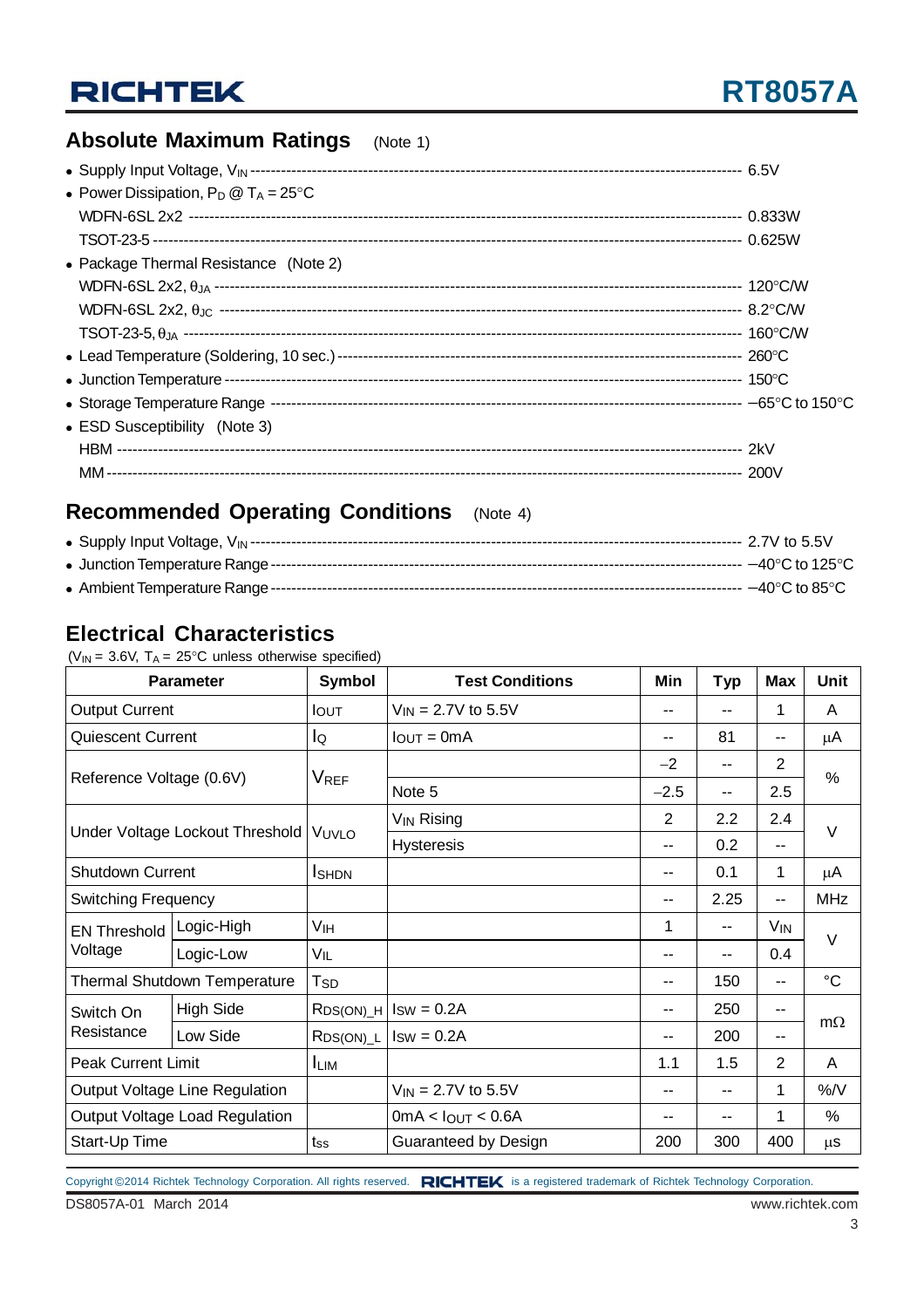- **Note 1.** Stresses listed as the above "Absolute Maximum Ratings" may cause permanent damage to the device. These are for stress ratings. Functional operation of the device at these or any other conditions beyond those indicated in the operational sections of the specifications is not implied. Exposure to absolute maximum rating conditions for extended periods may remain possibility to affect device reliability.
- **Note 2.**  $\theta_{JA}$  is measured in natural convection at  $T_A = 25^\circ \text{C}$  on a high effective thermal conductivity four-layer test board of JEDEC 51-7 thermal measurement standard. The measurement case position of θ<sub>JC</sub> is on the exposed pad of the package.
- **Note 3.** Devices are ESD sensitive. Handling precaution is recommended.
- **Note 4.** The device is not guaranteed to function outside its operating conditions.
- **Note 5.** The reference voltage accuracy is ±2.5% at recommended ambient temperature range, guaranteed by design.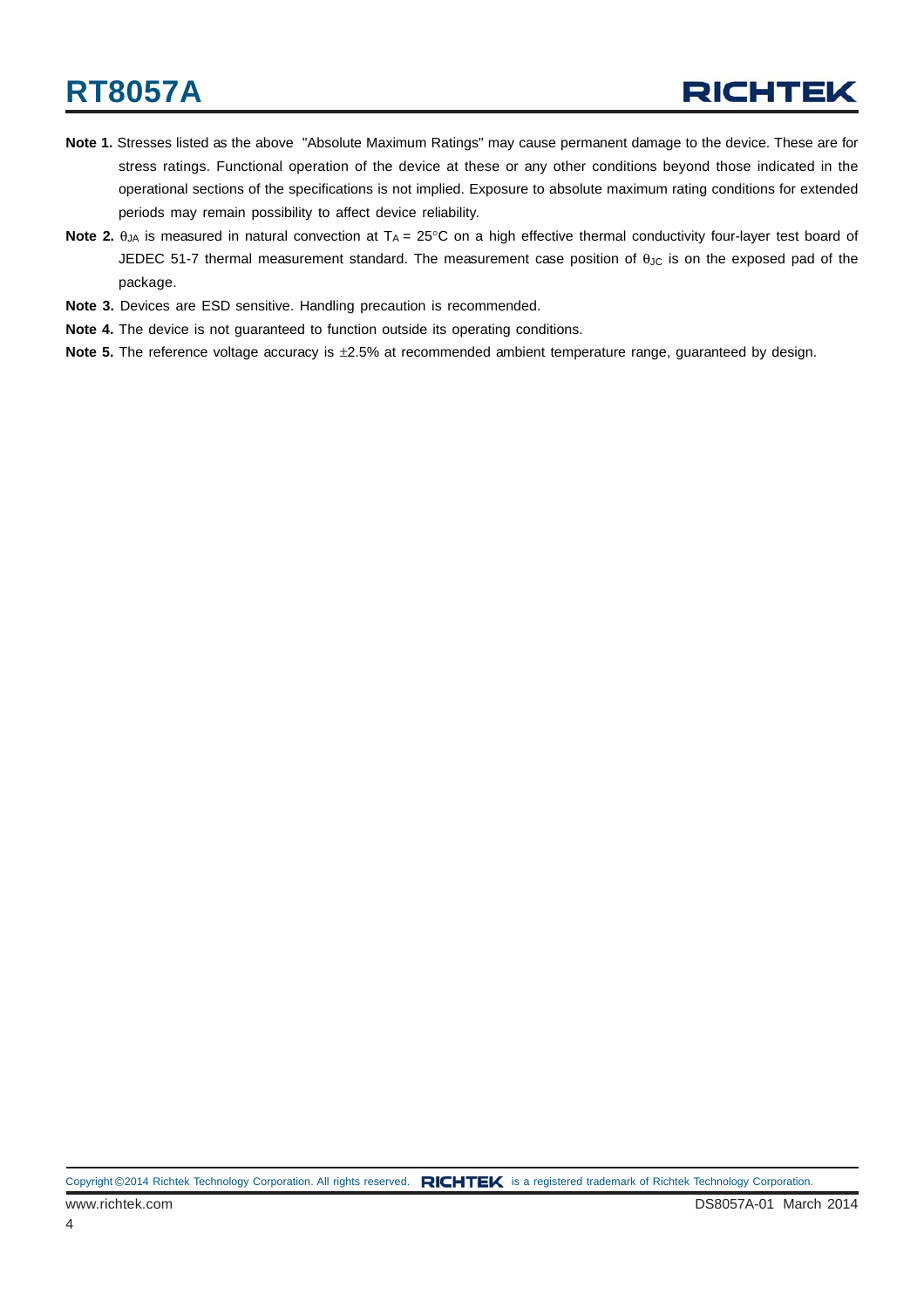## **Typical Operating Characteristics**



DS8057A-01 March 2014 www.richtek.com Copyright ©2014 Richtek Technology Corporation. All rights reserved. RICHTEK is a registered trademark of Richtek Technology Corporation.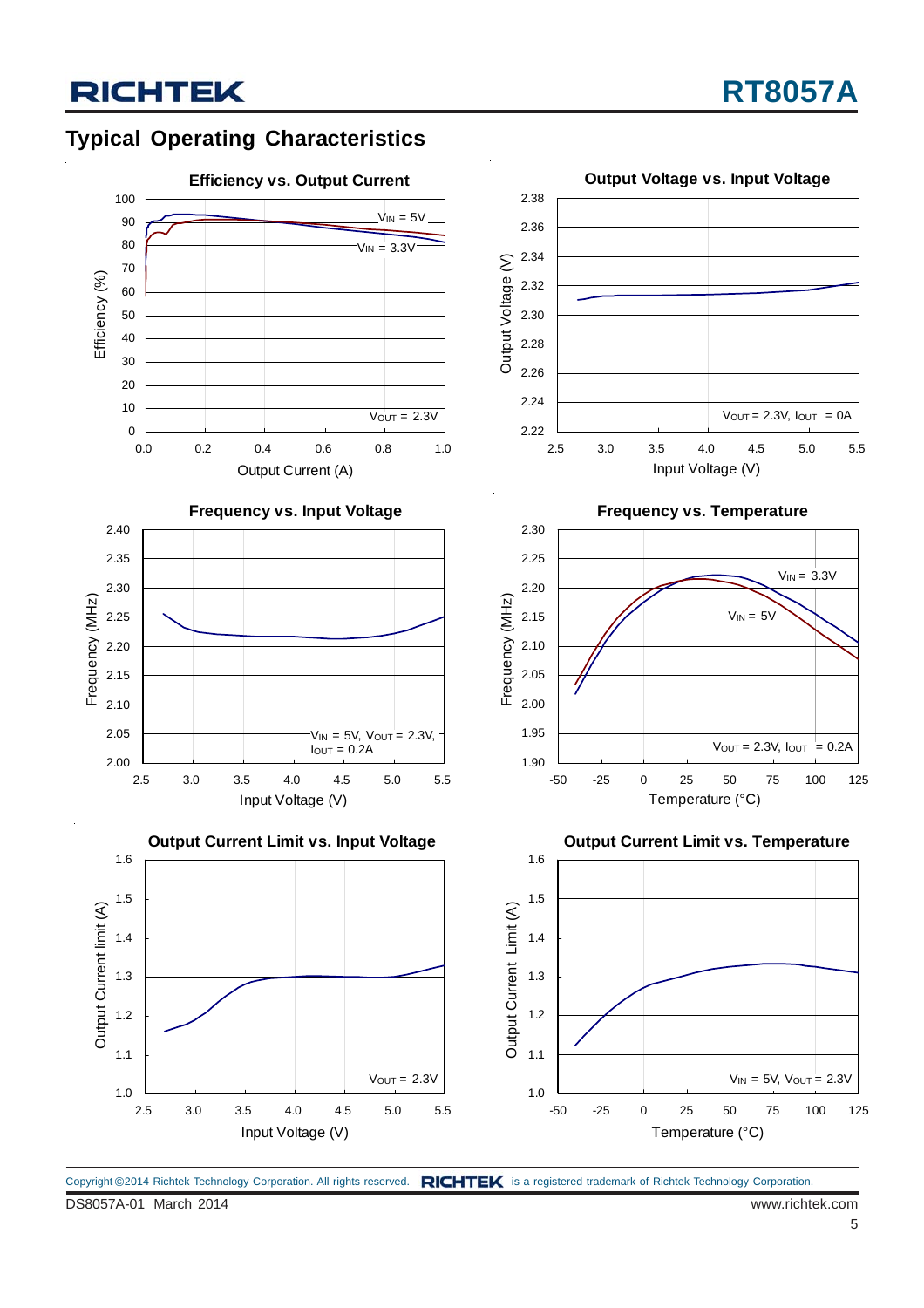

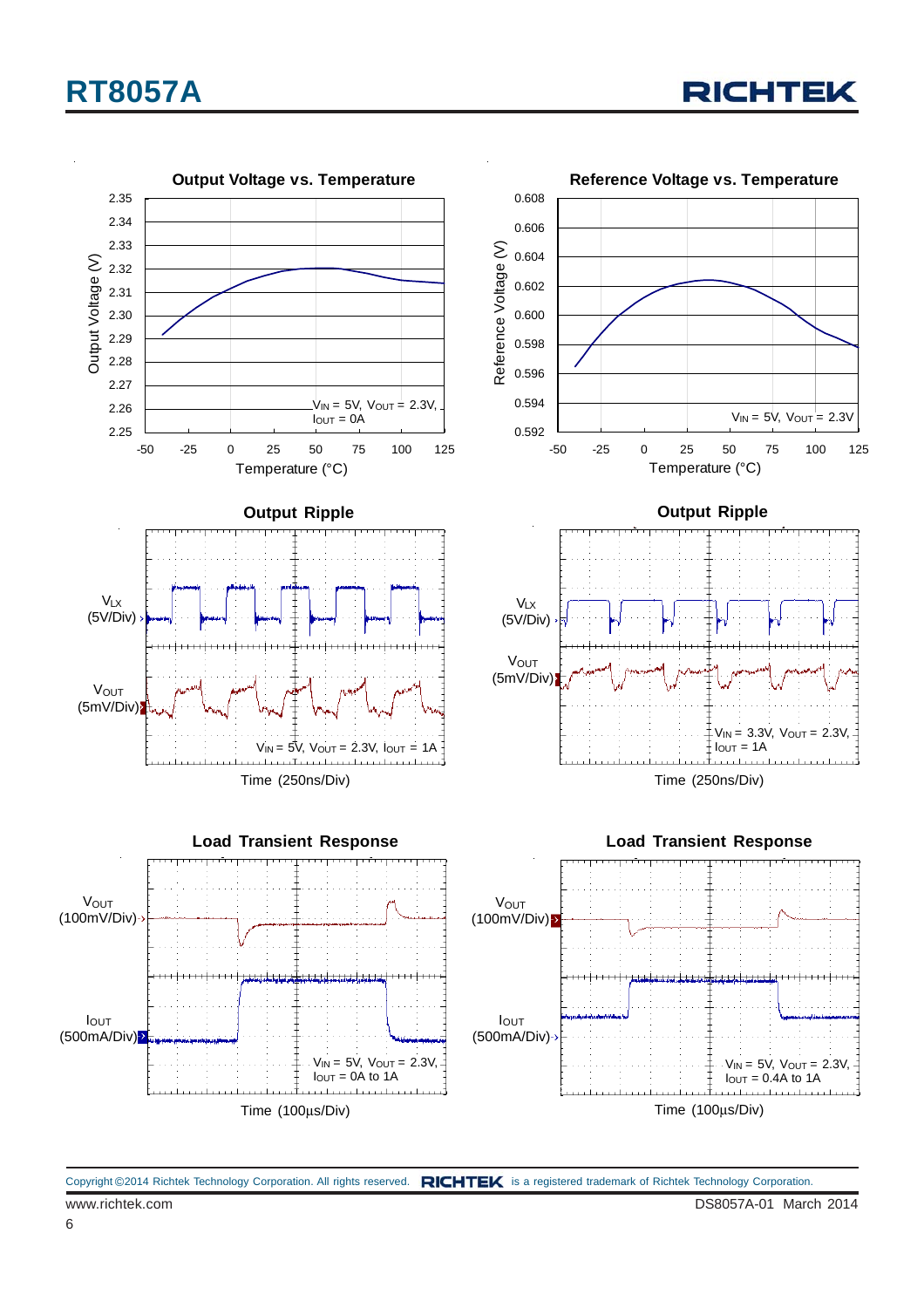



**UVLO vs. Temperature** 1.5 1.6 1.7 1.8 1.9 2.0 2.1 2.2 2.3 2.4 -50 -25 0 25 50 75 100 125 Temperature (°C) UVLO (V)  $V_{OUT} = 2.3V$ Rising Falling



**Output Voltage vs. Output Current** 2.34 2.33 2.32 Output Voltage (V) Output Voltage (V) 2.31 2.30 2.29 2.28 2.27  $V_{IN} = 5V$ ,  $V_{OUT} = 2.3V$ 2.26 0.0 0.1 0.2 0.3 0.4 0.5 0.6 0.7 0.8 0.9 1.0 Output Current (A)

DS8057A-01 March 2014 www.richtek.com Copyright ©2014 Richtek Technology Corporation. All rights reserved. RICHTEK is a registered trademark of Richtek Technology Corporation.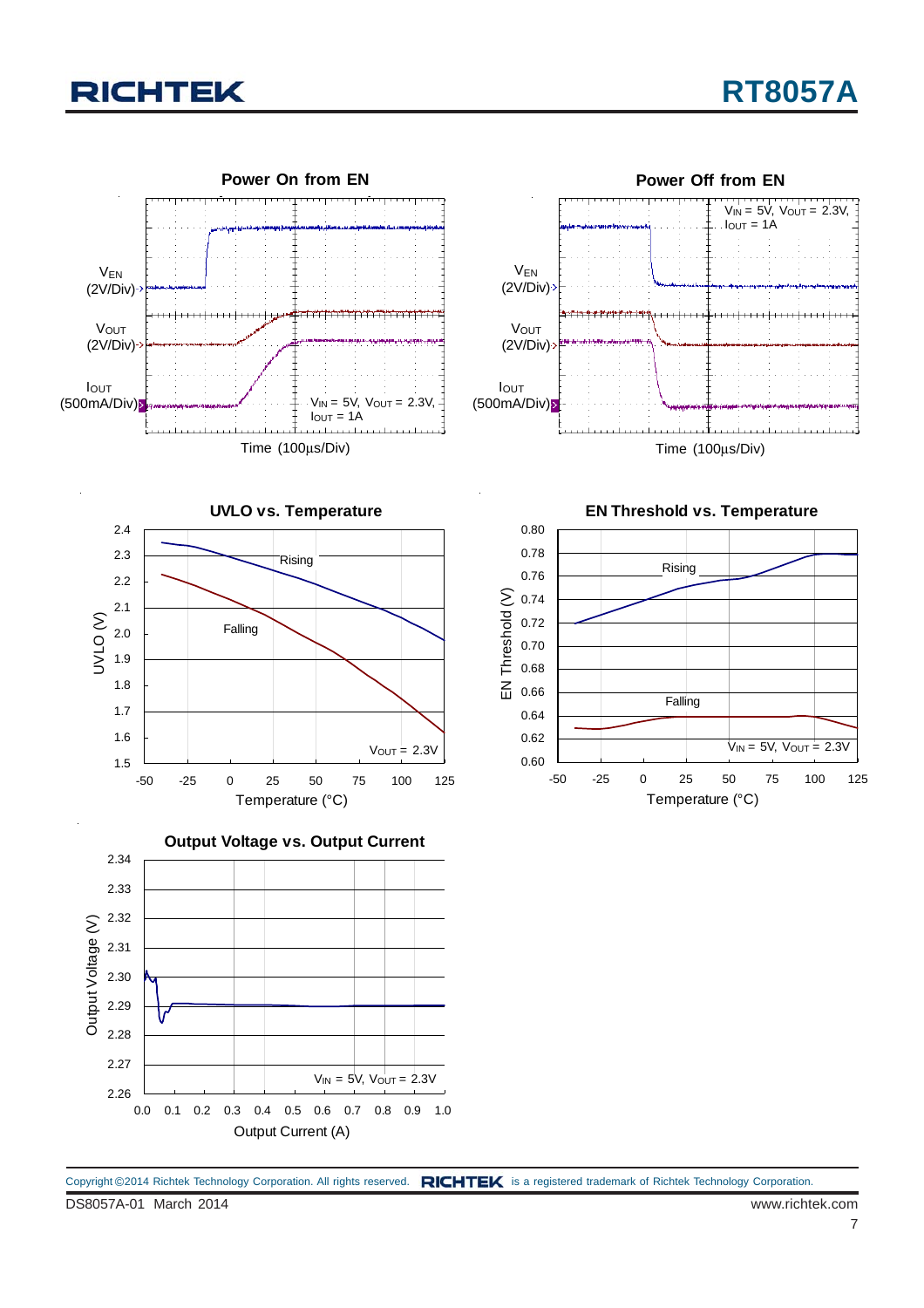

### **Application Information**

The basic RT8057A application circuit is shown in Typical Application Circuit. External component selection is determined by the maximum load current and begins with the selection of the inductor value and operating frequency followed by  $C_{IN}$  and  $C_{OUT}$ .

#### **Output Voltage Setting**

The output voltage is set by an external resistive divider according to the following equation :

$$
V_{\text{OUT}} = V_{\text{REF}} \times (1 + \frac{R1}{R2})
$$

where  $V_{REF}$  equals to 0.6V typical. The resistive divider allows the FB pin to sense a fraction of the output voltage as shown in Figure 1.



Figure 1. Setting the Output Voltage

#### **Soft-Start**

The RT8057A contains an internal soft-start clamp that gradually raises the clamp on the FB pin.

#### **100% Duty Cycle Operation**

When the input supply voltage decreases toward the output voltage, the duty cycle increases toward the maximum on-time. Further reduction of the supply voltage forces the main switch to remain on for more than one cycle, eventually reaching 100% duty cycle.

The output voltage will then be determined by the input voltage minus the voltage drop across the internal P-MOSFET and the inductor.

#### **Low Supply Operation**

The RT8057A is designed to operate down to an input supply voltage of 2.7V. One important consideration at low input supply voltages is that the  $R_{DS(ON)}$  of the P-Channel and N-Channel power switches increases. The user should calculate the power dissipation when the RT8057A is used at 100% duty cycle with low input voltages to ensure that thermal limits are not exceeded.

#### **Under Voltage Protection (UVP)**

The output voltage can be continuously monitored for under voltage protection. When the output voltage is less than 33% of its set voltage threshold after OCP occurs, the under voltage protection circuit will be triggered to auto re-softstart.

#### **Input Voltage Over Voltage protection (V<sub>IN</sub> OVP)**

When the input voltage  $(V_{\text{IN}})$  is higher than 6V,  $V_{\text{IN}}$  OVP will be triggered and the IC stops switching. Once the input voltage drops below 6V, the IC will return to normal operation.

#### **Output Over Voltage Protection (VOUT OVP)**

When the output voltage exceeds more than 5% of the nominal reference voltage, the feedback loop forces the internal switches off within 50μs. Therefore, the output over voltage protection is automatically triggered by the loop.

#### **Short Circuit Protection**

When the output is shorted to ground, the inductor current decays very slowly during a single switching cycle. A current runaway detector is used to monitor inductor current. As current increases beyond the control of current loop, switching cycles will be skipped to prevent current runaway from occurring.

| Table T. Inductors                  |                 |                      |                     |                            |                 |  |
|-------------------------------------|-----------------|----------------------|---------------------|----------------------------|-----------------|--|
| <b>Component</b><br><b>Supplier</b> | <b>Series</b>   | Inductance $(\mu H)$ | $DCR$ (m $\Omega$ ) | <b>Current Rating (mA)</b> | Dimensions (mm) |  |
| <b>TAIYO YUDEN</b>                  | NR4018<br>T2R2M | 2.2 <sub>u</sub> H   | 60                  | 2700                       | 4 X 4 X 1.8     |  |

**Table 1. Inductors**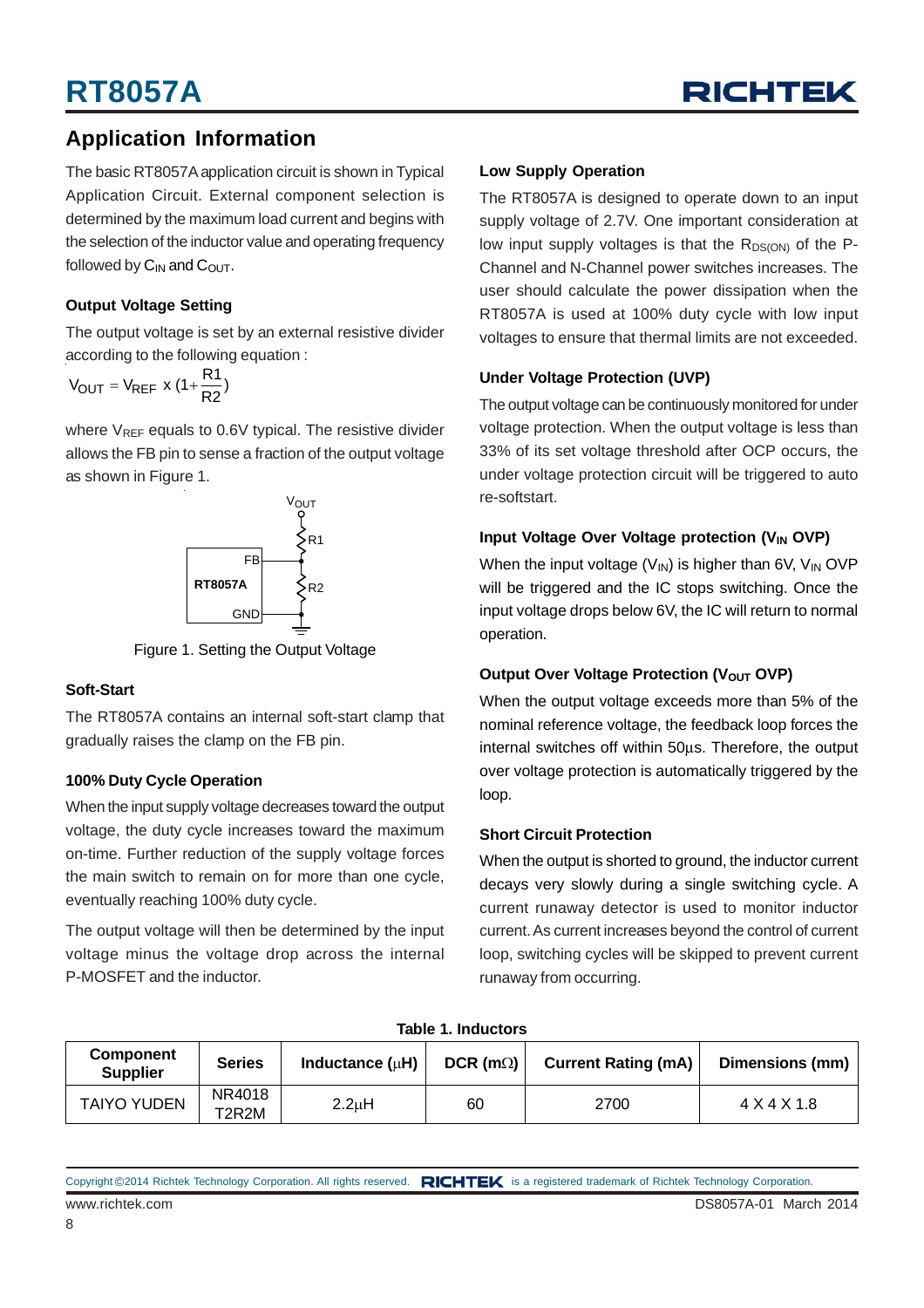#### **C<sub>IN</sub>** and C<sub>OUT</sub> Selection

The input capacitance,  $C_{\text{IN}}$ , is needed to filter the trapezoidal current at the source of the top MOSFET. To prevent large ripple voltage, a low ESR input capacitor sized for the maximum RMS current should be used. RMS current is given by :

$$
I_{RMS} = I_{OUT(MAX)} \frac{V_{OUT}}{V_{IN}} \sqrt{\frac{V_{IN}}{V_{OUT}} - 1}
$$

This formula has a maximum at  $V_{IN} = 2V_{OUT}$ , where  $I_{RMS} =$ IOUT/2. This simple worst case condition is commonly used for design because even significant deviations do not result in much difference. Choose a capacitor rated at a higher temperature than required.

Several capacitors may also be paralleled to meet size or height requirements in the design.

The selection of  $C<sub>OUT</sub>$  is determined by the effective series resistance (ESR) that is required to minimize voltage ripple and load step transients, as well as the amount of bulk capacitance that is necessary to ensure that the control loop is stable. Loop stability can be checked by viewing the load transient response. The output ripple,  $\Delta V_{\text{OUT}}$ , is determined by :

$$
\Delta V_{OUT} \leq \Delta I_L \left[ESR + \frac{1}{8fC_{OUT}}\right]
$$

The output ripple is highest at maximum input voltage since ΔIL increases with input voltage. Multiple capacitors placed in parallel may be needed to meet the ESR and

RMS current handling requirements. Dry tantalum, special polymer, aluminum electrolytic and ceramic capacitors are all available in surface mount packages. Special polymer capacitors offer very low ESR, but have lower capacitance density than other types. Tantalum capacitors have the highest capacitance density, but it is important to only use types that have been surge tested for use in switching power supplies. Aluminum electrolytic capacitors have significantly higher ESR, but can be used in cost-sensitive applications provided that consideration is given to ripple current ratings and long term reliability. Ceramic capacitors have excellent low ESR characteristics, but can have a high voltage coefficient and audible piezoelectric effects.

The high Q of ceramic capacitors with trace inductance can also lead to significant ringing.

#### **Using Ceramic Input and Output Capacitors**

Higher value, lower cost ceramic capacitors are now becoming available in smaller case sizes. Their high ripple current, high voltage rating and low ESR make them ideal

for switching regulator applications. However, care must be taken when these capacitors are used at the input and output. When a ceramic capacitor is used at the input and the power is supplied by a wall adapter through long wires, a load step at the output can induce ringing at the input,  $V_{IN}$ . At best, this ringing can couple to the output and be mistaken as loop instability. At worst, a sudden inrush of current through the long wires can potentially cause a voltage spike at  $V_{\text{IN}}$  large enough to damage the part.

| <b>HODIO 4: OGDOOROIDI O IOI ON GIRLOUI</b> |                   |                       |                  |  |  |  |
|---------------------------------------------|-------------------|-----------------------|------------------|--|--|--|
| <b>Component Supplier</b>                   | Part No.          | Capacitance $(\mu F)$ | <b>Case Size</b> |  |  |  |
| MuRata                                      | GRM31CR71A475KA01 | $4.7 \mu F$           | 1206             |  |  |  |
| MuRata                                      | GRM31CR71A106KA01 | $10\mu F$             | 1206             |  |  |  |

#### **Table 2. Capacitors for CIN and COUT**

#### **Thermal Considerations**

For continuous operation, do not exceed absolute maximum junction temperature. The maximum power dissipation depends on the thermal resistance of the IC package, PCB layout, rate of surrounding airflow, and difference between junction and ambient temperature.

The maximum power dissipation can be calculated by the following formula :

$$
P_{D(MAX)} = (T_{J(MAX)} - T_A) / \theta_{JA}
$$

where  $T_{J(MAX)}$  is the maximum junction temperature,  $T_A$  is the ambient temperature, and  $\theta_{JA}$  is the junction to ambient thermal resistance.

9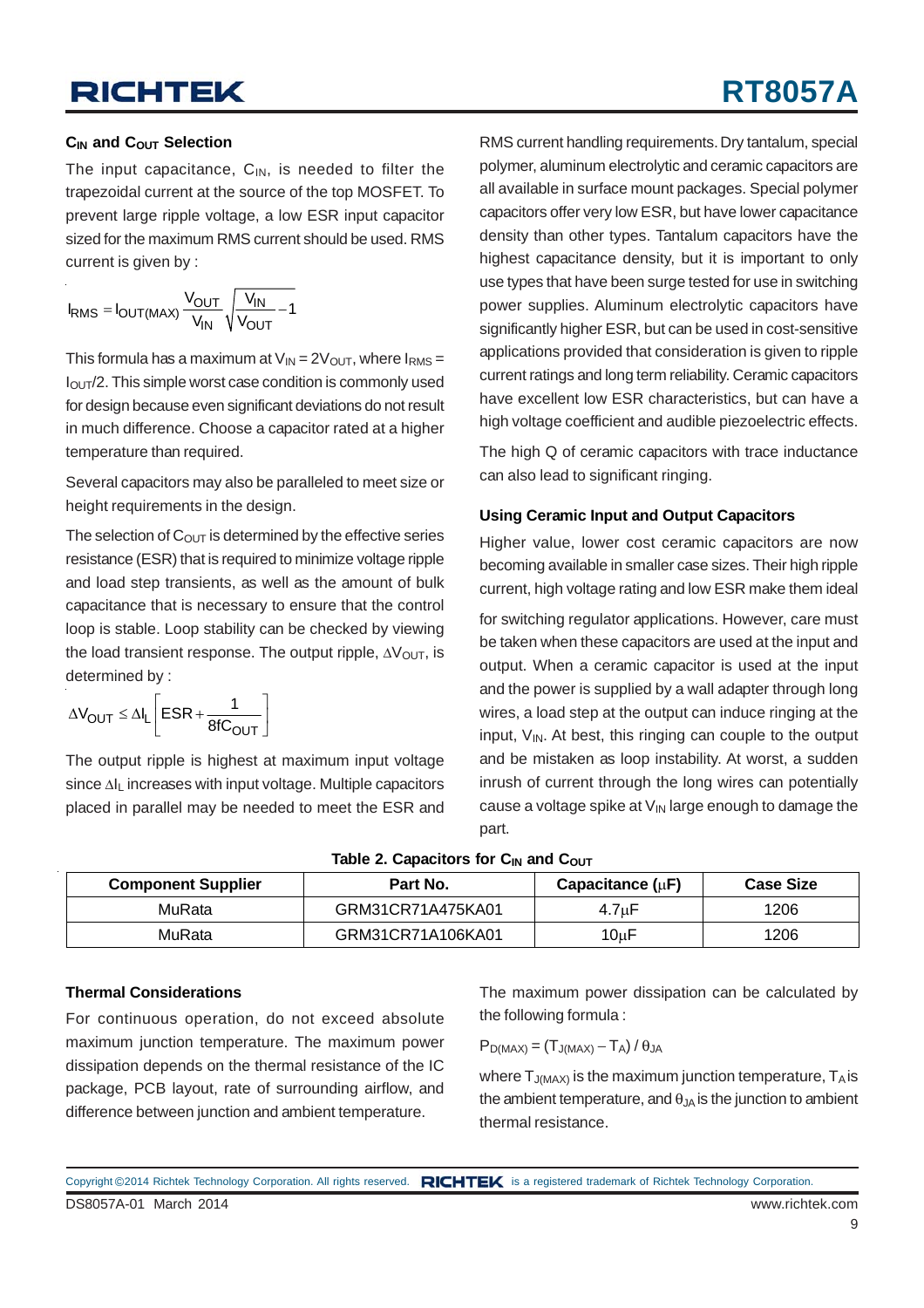

For recommended operating condition specifications of the RT8057A, the maximum junction temperature is 125°C and  $T_A$  is the ambient temperature. The junction to ambient thermal resistance,  $\theta_{JA}$ , is layout dependent. For WDFN-6SL 2x2 package, the thermal resistance,  $\theta_{JA}$ , is 120 $\degree$ C/ W on a standard JEDEC 51-7 four-layer thermal test board. For TSOT-23-5 package, the thermal resistance,  $θ_{JA}$ , is 160°C/W on a standard JEDEC 51-7 four-layer thermal test board. The maximum power dissipation at  $T_A = 25^{\circ}C$ can be calculated by the following formula :

 $P_{D(MAX)} = (125^{\circ}C - 25^{\circ}C) / (120^{\circ}C/W) = 0.833W$  for WDFN-6SL 2x2 package

 $P_{D(MAX)} = (125^{\circ}C - 25^{\circ}C) / (160^{\circ}C/W) = 0.625W$  for TSOT-23-5 package

he maximum power dissipation depends on the operating ambient temperature for fixed  $T_{J(MAX)}$  and thermal resistance,  $θ_{JA}$ . For the RT8057A packages, the derating curve in Figure 1 allows the designer to see the effect of rising ambient temperature on the maximum power dissipation.



Figure 2. Derating Curve for the RT8057A Package

#### **Layout Considerations**

Follow the PCB layout guidelines for optimal performance of the RT8057A.

- $\triangleright$  Connect the terminal of the input capacitor(s), C<sub>IN</sub>, as close as possible to the VIN pin. This capacitor provides the AC current into the internal power MOSFETs.
- LX node experiences high frequency voltage swing and should be kept within a small area. Keep all sensitive small-signal nodes away from the LX node to prevent stray capacitive noise pick up.
- Flood all unused areas on all layers with copper. Flooding with copper will reduce the temperature rise of power components. Connect the copper areas to any DC net  $(V_{IN}, V_{OUT}, GND, or any other DC rail in the system).$
- Connect the FB pin directly to the feedback resistors. The resistive voltage divider must be connected between  $V<sub>OUT</sub>$  and GND.

LX should be connected to inductor by



Figure 3. PCB Layout Guide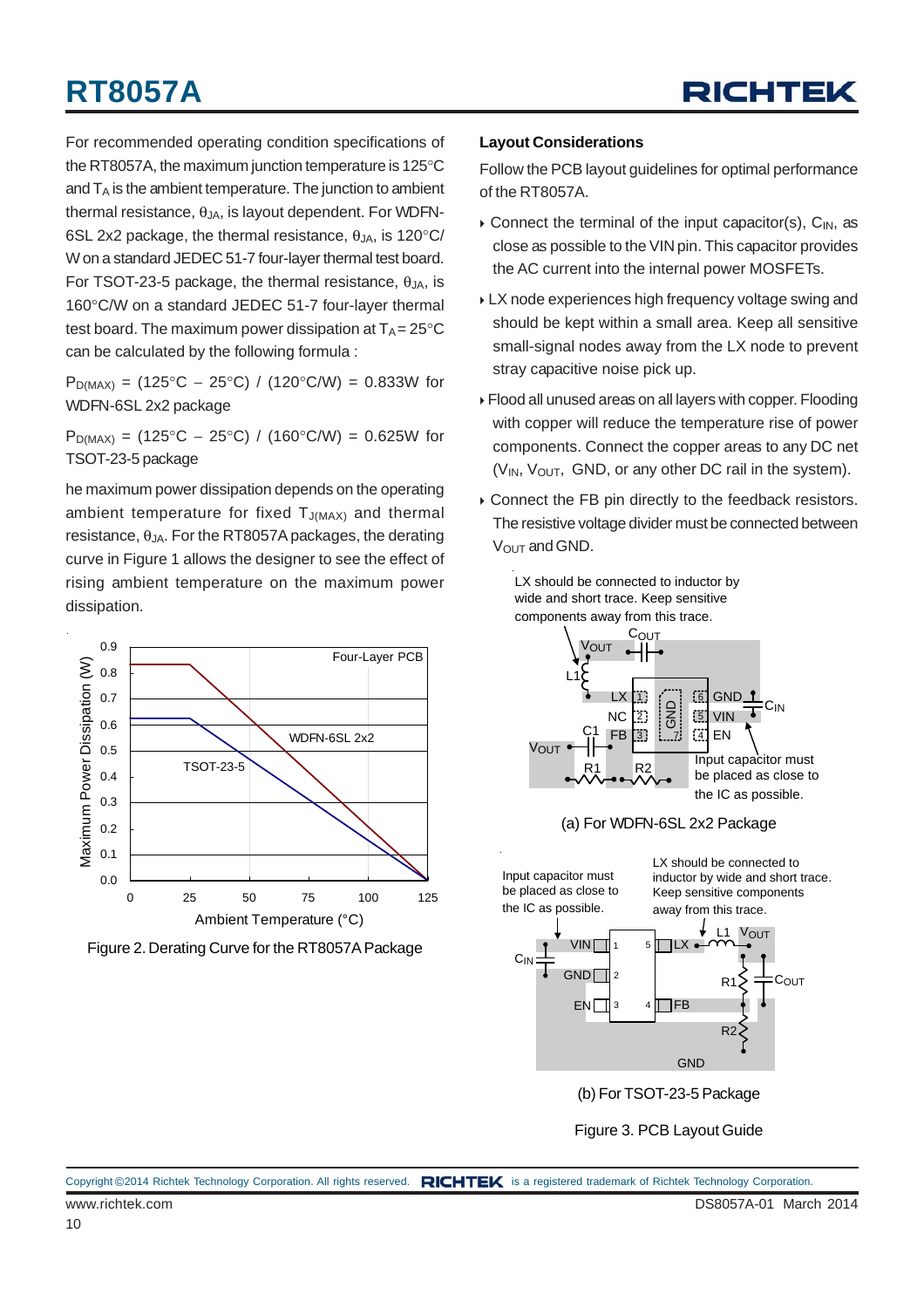## **Outline Dimension**





**DETAILA** Pin #1 ID and Tie Bar Mark Options

Note : The configuration of the Pin #1 identifier is optional, but must be located within the zone indicated.

| Symbol         |       | <b>Dimensions In Millimeters</b> | <b>Dimensions In Inches</b> |       |  |
|----------------|-------|----------------------------------|-----------------------------|-------|--|
|                | Min   | <b>Max</b>                       | Min                         | Max   |  |
| A              | 0.700 | 0.800                            | 0.028                       | 0.031 |  |
| A <sub>1</sub> | 0.000 | 0.050                            | 0.000                       | 0.002 |  |
| A3             | 0.175 | 0.250                            | 0.007                       | 0.010 |  |
| b              | 0.200 | 0.350                            | 0.008                       | 0.014 |  |
| D              | 1.900 | 2.100                            | 0.075                       | 0.083 |  |
| D <sub>2</sub> | 1.550 | 1.650                            | 0.061                       | 0.065 |  |
| Е              | 1.900 | 2.100                            | 0.075                       | 0.083 |  |
| E <sub>2</sub> | 0.950 | 1.050                            | 0.037                       | 0.041 |  |
| e              |       | 0.650                            |                             | 0.026 |  |
|                | 0.200 | 0.300                            | 0.008                       | 0.012 |  |

**W-Type 6SL DFN 2x2 Package**